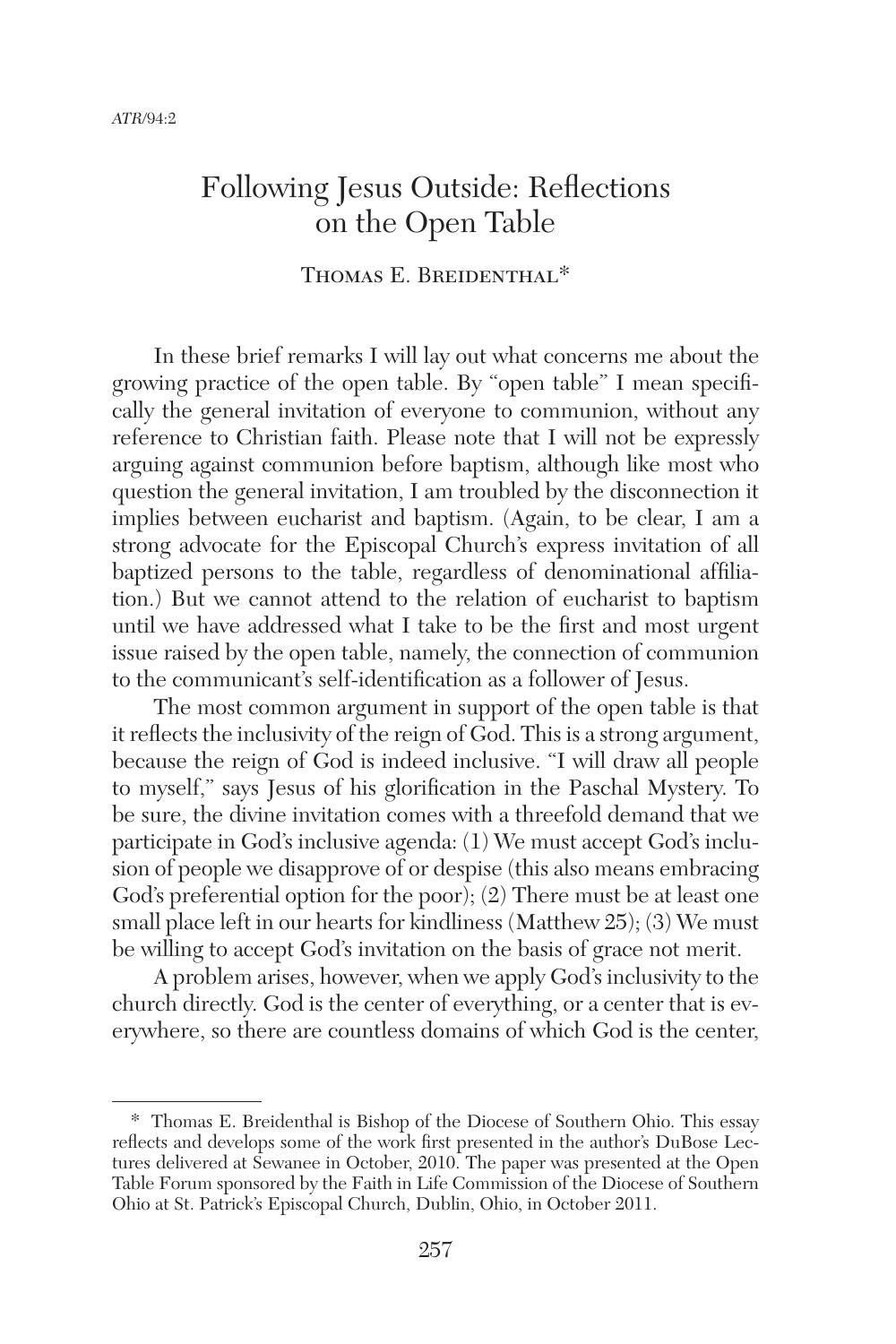### 258 *Anglican Theological Review*

into which we can be included or from which we can be excluded. But this is no way to be thinking about the church. Precisely because we are called to participate in God's work of inclusion, we must strive to conceive of ourselves as having no center but God and therefore possessing no domain into which people can be included (or from which they can be excluded). To the extent that we are in union with God in Christ, we possess nothing to invite others into, apart from participation in Christ. So we cannot be inclusive in the way God is inclusive.

This may seem a subtle point, but I think it has great bearing on the question of the open table, since, whether we end up agreeing or disagreeing with the practice, we cannot properly understand or evaluate it unless we understand the church's proper relation to inclusion. As I have suggested, the church cannot be inclusive in the way God is inclusive. It can, however, be inclusive in the way all human communities are inclusive. All human communities are formed on some principle of inclusion which, of course, goes hand in hand with a corresponding principle of exclusion. The church is no exception. We may want to think that we are capable of an inclusion that leaves no one out, but we are sinners, too, and therefore as incapable of inclusion without exclusion as any other group, apart from grace. In any case, only God can include without excluding. Thus, it does not make sense to imagine a future, sinless church that would be universally inclusive, since the very pretension to be universally inclusive demonstrates a sinful presumption to be like God, being the center of everything or, which comes to the same thing, having our center in ourselves.

It is a tenet of Christian faith that we were created for community that is not exclusive. Therefore, we seek salvation not in escape from community but in its redemption. We cannot see clearly what such community would look like, since we have never experienced it directly. It is hard to conceive of community that is utterly open to the stranger and still able to value the ties of familiarity that bind us to those who are close. But with Paul we see through a glass darkly, experiencing from time to time what it might mean to be a society of friends that is willing to drift aimlessly in the river of humankind, with no identity apart from devotion to Jesus, no purpose apart from making him known, and no resistance to being changed in the course of this interaction. On this basis we keep working at being a community that is not exclusive. But we do this knowing that for the most part we will continue to fall into self-centeredness and exclusion. So we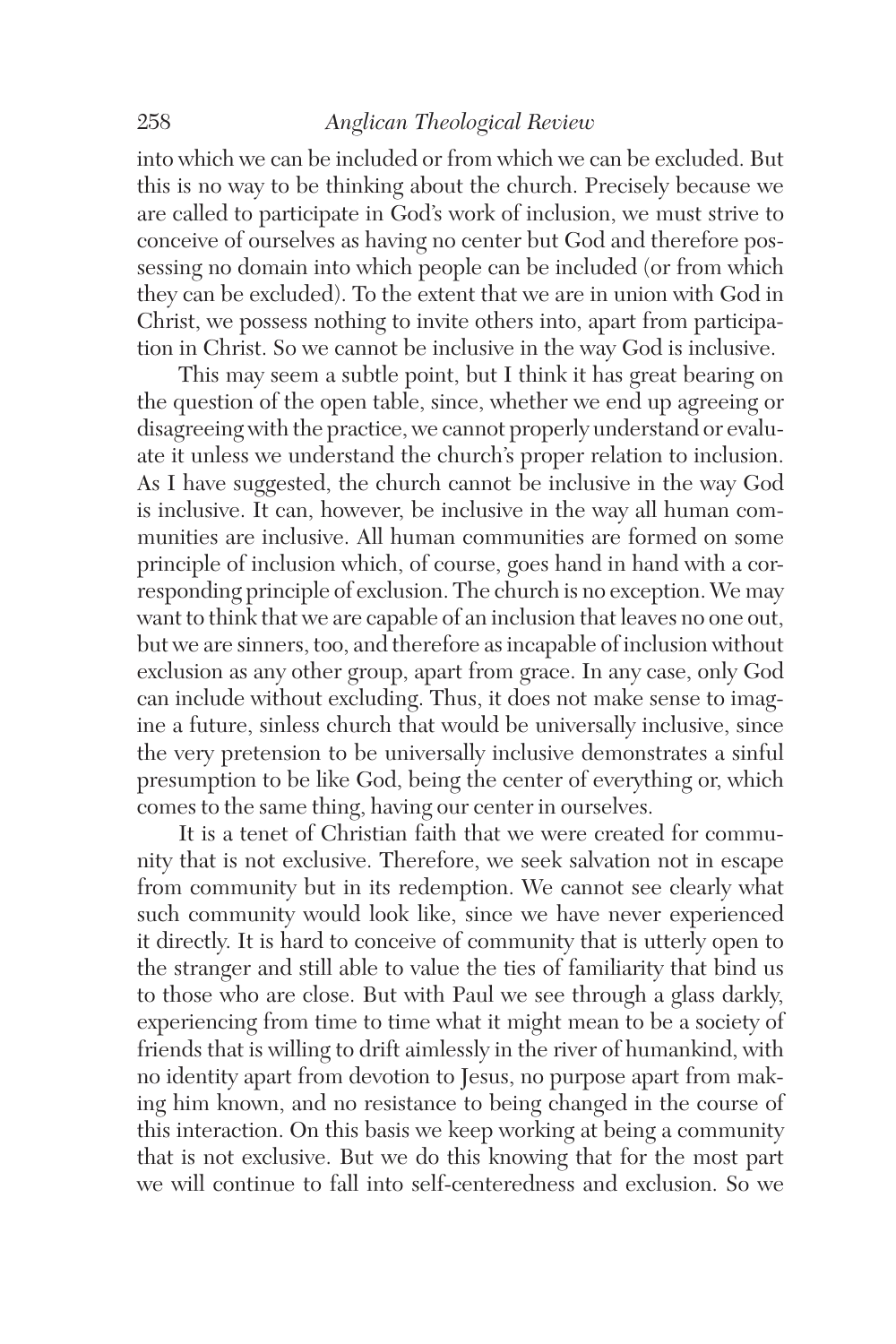must constantly re-imagine ourselves as a community that is turning itself inside out, not trying to be inclusive, but trying to be outside all inclusion. The New Testament images of the church can help us here. As a people grafted into Israel we are in constant exodus from insiderhood. As the body of Christ we are exposed and in the world, vulnerable to persecution and available to strangers. As the household of faith we are brothers and sisters engaged in a range of moral and spiritual practices aimed at helping one another not to value insiders more highly than outsiders.

What does this say to us about baptism and eucharist? It suggests, first of all, that baptism is not about inclusion, although we tend to think of it that way. Rather, it is about our expulsion from all the false privileges (and false obligations) that accompany membership in exclusive human communities, our incorporation into the church's life of witness and exposure, and our submission to constant formation in the Spirit. This would suggest that the eucharist is also not about inclusion, but constitutes nourishment for the church on its baptismal journey. On this view, receiving holy communion implies participation in the baptismal community's journey outside.

This brings us to the question of the open table. Does an ecclesiology of the outside speak for it or against it? To some extent, it speaks for it. If the eucharist is, indeed, a table set in the wilderness, and we are all gathered around it like homeless people gathered around an open fire, then what is to distinguish us from other outsiders who may happen to gather with us? Street church provides the perfect example. No one would suggest that communion in a vacant lot should be reserved to the baptized. Rather, privileged Christians seeking to step out of their privilege partake of Christ in a setting that is not under their control, with people who are already living on the outside. Yet perhaps this is the exception that proves the rule. The impulse to take the sacrament onto the streets is an admission that as a church we are still a community of insiders. We do well to honor those who do not share the benefits of privilege. But none of us would suppose that we exit our privilege when we share Christ and a hot meal out in the open. It would be equally false to claim that we are not the hosts of invited guests. The truth of the matter is that, even when we try to join Jesus outside, we are still insiders including outsiders into our midst.

All the more reason, then, not to frame communion in our churches as an occasion for inclusion. Inviting everyone to the table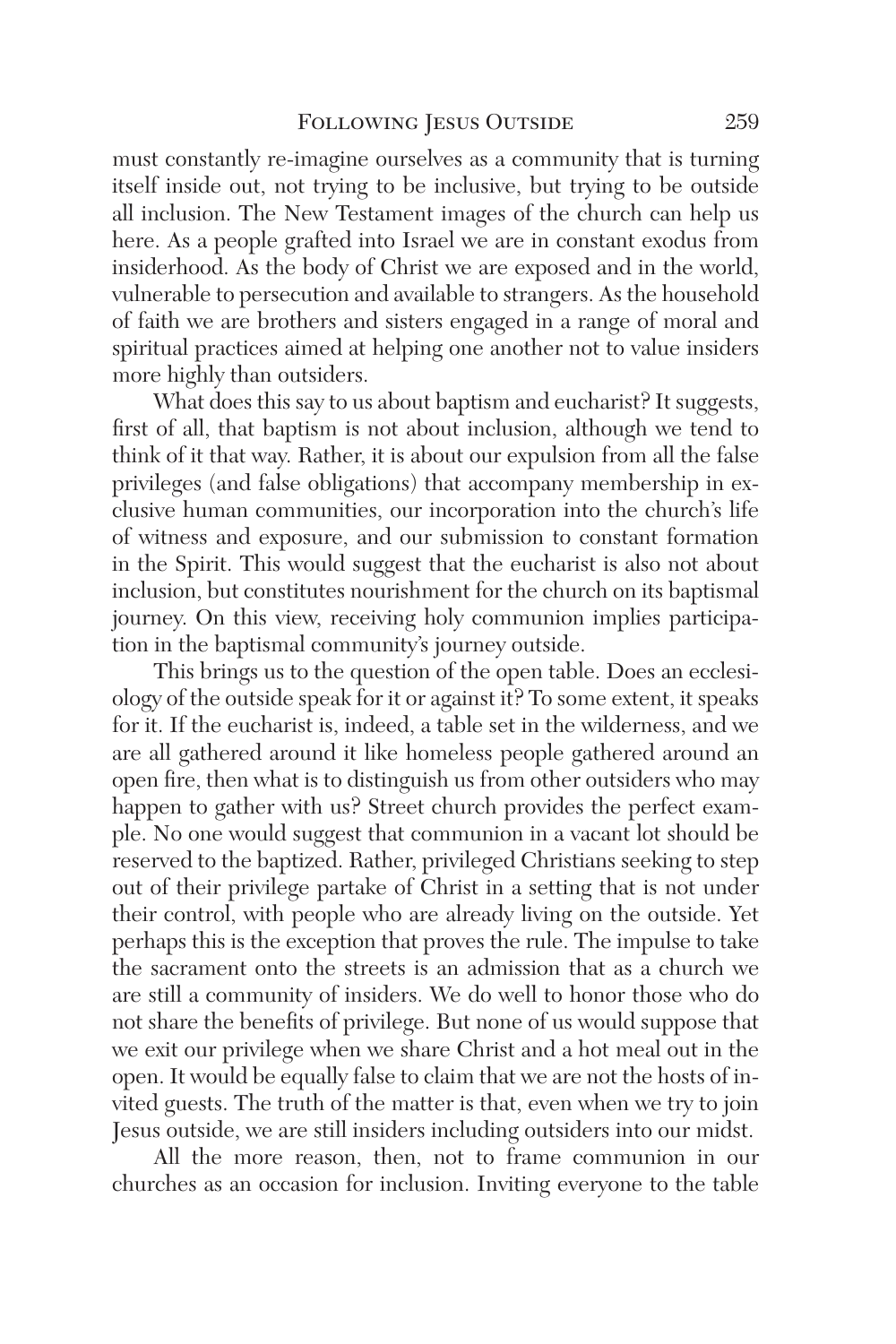### 260 *Anglican Theological Review*

without exception looks like hospitality, but it is more likely to be the way we keep straight who is a host and who is a guest. If, in fact, we are serious as a body about trying to go outside, then it would both be more honest and more beneficial to be clear that receiving communion implies a commitment to exodus and is an aid to achieving it. This does not necessarily mean restricting communion to the baptized, although it certainly asserts the logical relation of communion to baptism as the covenanted means to remain in Christ after baptism. However, it *does* mean reminding both the baptized and the unbaptized that baptism is expulsion, and that if we want to be close to Jesus we must go to him "outside the camp," as the Letter to the Hebrews puts it (Hebrews 13:13). The immediate concern is not so much baptism as the desire to be close to Jesus, whether it is the child's eager readiness to "have him" at the altar rail or the adult's resolve to pattern her life after him. The traditional invitation to communion in the *Book of Common Prayer* assumed that it was being addressed to a community of baptized persons, but it clearly also assumed that each of those persons needed constantly to re-embrace the trajectory of baptism and to approach communion with that intention in mind: "Ye who do truly and earnestly repent you of your sins, and are in love and charity with your neighbors, and intend to lead a new life, following the commandments of God, and walking from henceforth in his holy ways: Draw near with faith."<sup>1</sup> In the spirit of these old words, it would do us no harm to remember how to approach communion as something like an altar call, in each instance a renewal of our baptismal vows, or a declaration of our desire to be baptized. After all, since our food for the baptismal journey is Christ himself, communion means union with Christ—a relation to be entered into innocently by children, but advisedly by adults. I would not like to see the revival of a piety of fear or reticence around receiving the sacrament. But we should not forget Paul's admonition: "The cup of blessing that we bless, is it not a sharing in the blood of Christ? The bread that we break, is it not a sharing in the body of Christ?" (1 Corinthians 10:16). We fail to discern this at our peril (11:27–28).

With this in mind, I wonder what we think we are doing when we extend a blanket invitation to communion with no qualifier regarding a desire to draw close to Jesus, whatever the cost. I realize that we are

<sup>1</sup> *The Book of Common Prayer* (New York: Church Hymnal Corporation, 1979), 330.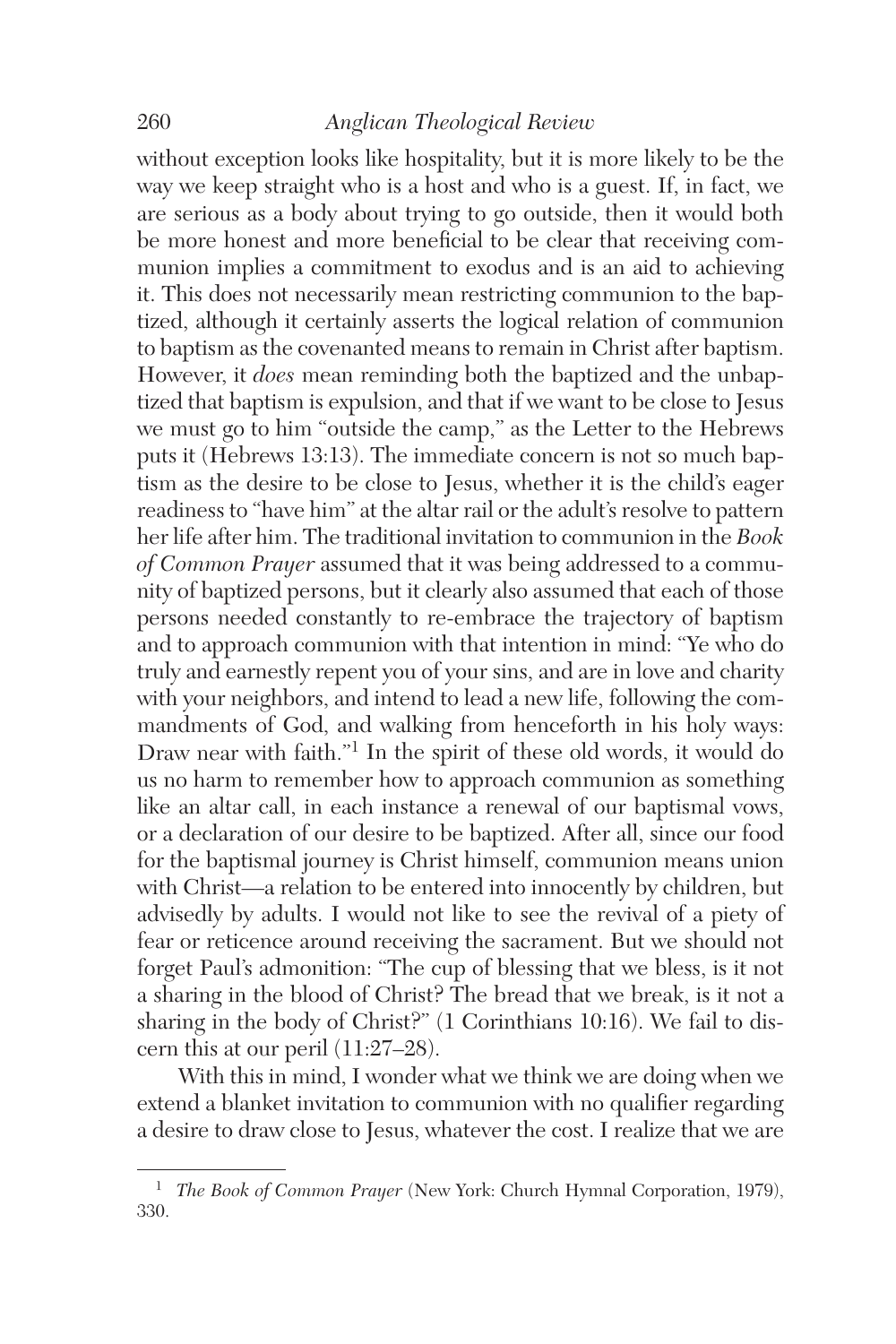supposed to be offering hospitality, radical welcome, and the opportunity to come to know Christ and his body through the very efficacy of the sacrament. I have already voiced my concern that these motives may hide another agenda, namely to preserve and grow the church as a human community that simply has its own survival in view. But let us suppose that this is not what is going on. Let us say we are a congregation striving in every way to be on the way outside, ready to take on painful loss, to understand ourself in new ways, to risk institutional death—all in order to place God's mission first. Let us also suppose that the road we have traveled to bring us to this place has engendered in us, *as a body,* a renewed seriousness about communion as the sacrament whereby we reconnect with Jesus and recommit to him and to one another as his followers. Would we still issue an unqualified invitation to communion? I know congregations like the one I have described that do just that*,* and who would probably say that it is precisely this invitation that has transformed them into a missional church. I would reply that they have confused the open table with a real commitment to follow Jesus outside. It is this costly commitment that has transformed them, not an open invitation to the table, which costs no one anything. I do not want to be misunderstood here. The impulse to radical welcome is holy—it arises directly out of a community's decision to pursue exodus out of false privilege. But precisely for this reason, radical welcome cannot be lackadaisical about exodus. Its spirit welcomes all comers in the name of the One who leads us from death to life, and does so with a passion that will attract some and repel others. It is not any easy invitation to communion that draws newcomers to a truly missional congregation, but the more exacting invitation (often unexpressed in any formal way, but nevertheless palpable) to join in the exodus.

Some would say this may apply to traditional congregations, but not to so-called "fresh expressions" or emergent gatherings, where the focus is often on ministry to unchurched young adults, and where suspicion of institutional religion runs high. In this context it makes sense to downplay rules and doctrine, and to concentrate on creating a safe atmosphere in which faith can be explored, questioned, and shared in community or alone. So far I agree. Yet I do not think we can draw a straight line from this approach to a generalized invitation to the table. Here again I am not calling for strict adherence to baptism as the doorway to communion, but for strong and clear teaching about the connection between communion and discipleship. There is nothing